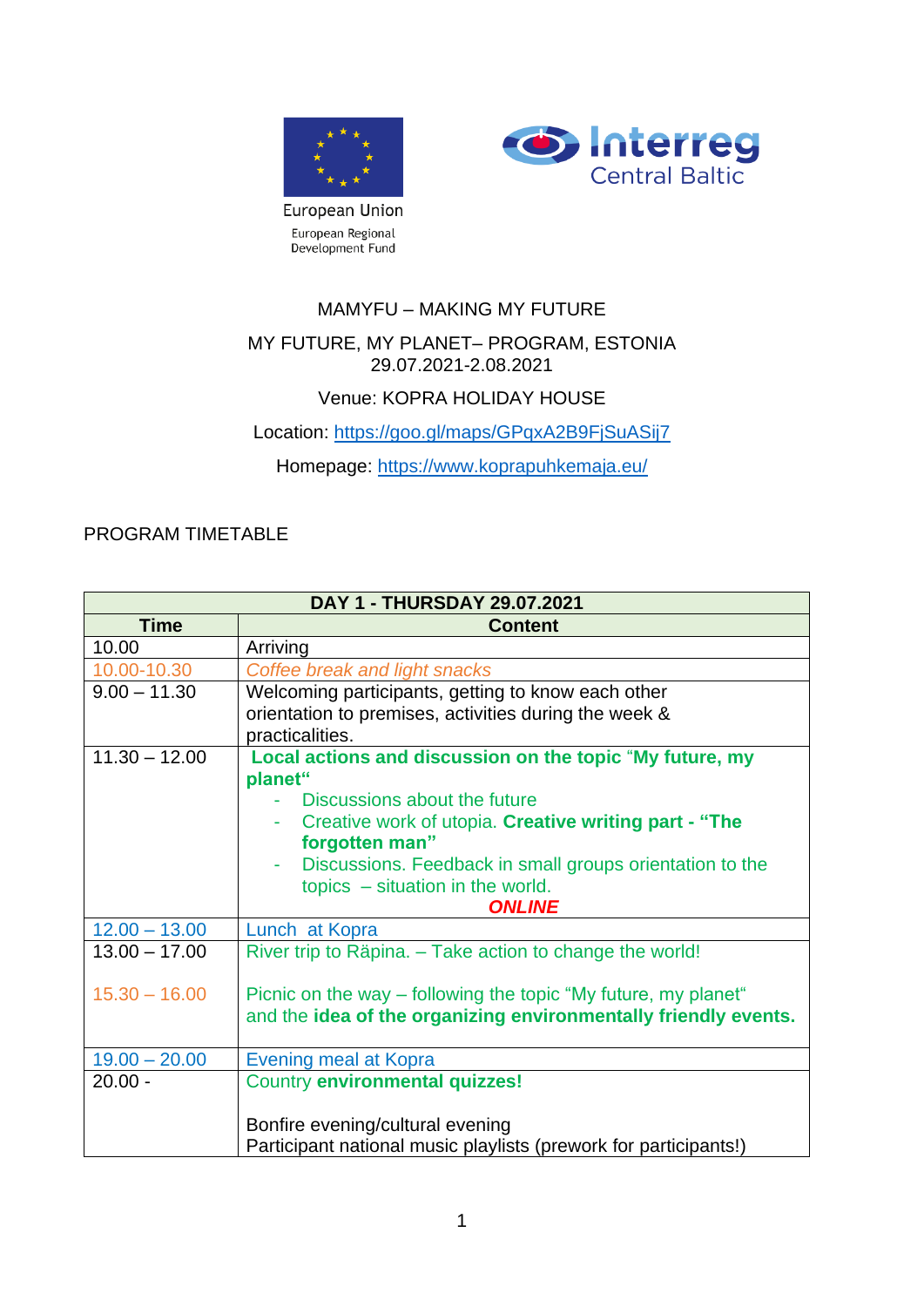| DAY 2 - FRIDAY 30.07.2021 |                                                                                                                                                      |  |  |
|---------------------------|------------------------------------------------------------------------------------------------------------------------------------------------------|--|--|
| <b>Time</b>               | <b>Content</b>                                                                                                                                       |  |  |
| $8.30 - 9.00$             | Breakfast / Breakfast meeting for project staff                                                                                                      |  |  |
| $9.00 - 9.30$             | Warm up exercise - Estonians                                                                                                                         |  |  |
| $9.30 - 12.00$            | Introducing "Small scale project" - environmental educational<br>games ONLINE<br>• What is game<br>• Playing environmental games<br>Design thinking. |  |  |
| $10.30 - 10.45$           | Coffee break<br><b>Workshop I</b>                                                                                                                    |  |  |
|                           | "Small scale project" - environmental educational games<br><b>ONLINE</b>                                                                             |  |  |
|                           | • Forming working groups. Message, what is worrying in our<br>life.                                                                                  |  |  |
|                           | Failures and new ideas coming up. Light brainstorming. First<br>feedback to the ideas.                                                               |  |  |
|                           | Ideas development/ steal and make it better.                                                                                                         |  |  |
| $12.00 - 13.00$           | <b>Lunch at Kopra</b>                                                                                                                                |  |  |
| $14.00 - 15.00$           | Small excursion in the park of Räpina manor - following the<br>topic "My future, my planet " by Toivo Lees - 53321691.                               |  |  |
| $15.30 - 16.00$           | Coffee break and light snacks Creative House                                                                                                         |  |  |
| $16.00 - 18.00$           | <b>Actions in Räpina Creative House</b><br>Creative art things – ceramic and class art workshops                                                     |  |  |
|                           | LoQuiz orientation game in Räpina.                                                                                                                   |  |  |
| $19.00 - 20.00$           | Evening meal at PROVINTS at Räpina                                                                                                                   |  |  |
| $20.30 - 22.00$           | An environmental educational role-play games - SOLARPUNK /<br><b>NOA 2424</b>                                                                        |  |  |
|                           | Bonfire evening/cultural evening                                                                                                                     |  |  |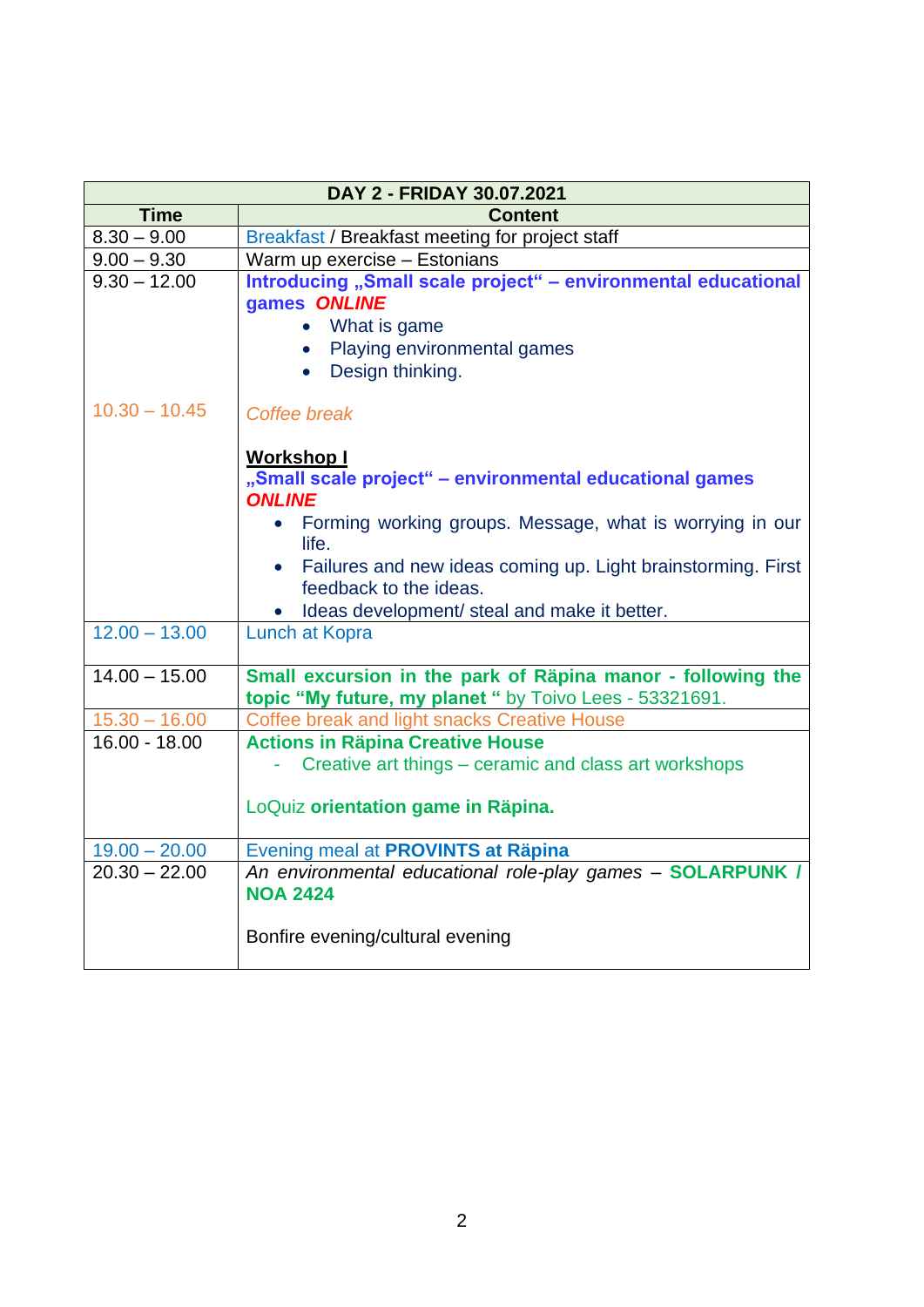| DAY 3 - SATURDAY 31.07.2021 |                                                                       |  |  |  |
|-----------------------------|-----------------------------------------------------------------------|--|--|--|
| <b>Time</b>                 | <b>Content</b>                                                        |  |  |  |
| $8.30 - 9.00$               | Breakfast / Breakfast meeting for project staff                       |  |  |  |
| $9.00 - 9.30$               | Warm up exercise                                                      |  |  |  |
| $9.45 - 12.00$              | <b>Workshop II</b>                                                    |  |  |  |
|                             | Games idea development and sharing / Creating<br>and                  |  |  |  |
|                             | developing the environmental games                                    |  |  |  |
|                             | games parts, rules, creating game concept notes.                      |  |  |  |
| $10.30 - 10.45$             | <b>ONLINE</b>                                                         |  |  |  |
|                             | Coffee break                                                          |  |  |  |
| 12.00 - 13.00               | Lunch at Mooste Sume Sõstar                                           |  |  |  |
| $13.0 - 15.00$              | Study trip to the region on the topic ""My future, my planet"         |  |  |  |
|                             | Our green future in the rural area.                                   |  |  |  |
|                             | Visiting Mooste manor https://www.moostemois.ee/en_and                |  |  |  |
|                             | different local entrepreneurs who are leading the rural life and      |  |  |  |
|                             | entrepreneurship. Mooste manor is like a cluster of different actions |  |  |  |
|                             | that are leaded by young people.                                      |  |  |  |
|                             |                                                                       |  |  |  |
| $16.00 - 18.00$             | Environmental educational excursion to Taevaskoja "My future,         |  |  |  |
|                             | my planet" to see the value of the nature.                            |  |  |  |
|                             |                                                                       |  |  |  |
| $15.30 - 16.00$             | <b>Picnic</b>                                                         |  |  |  |
| $19.00 - 20.00$             | Evening meal at Kopra                                                 |  |  |  |
| $20.00 -$                   | "Small project" workshop III                                          |  |  |  |
|                             | Games development - testing in their own group and                    |  |  |  |
|                             | feedback from other teams. ONLINE                                     |  |  |  |
|                             |                                                                       |  |  |  |
|                             | An environmental educational role-play game - a year without a        |  |  |  |
|                             | <b>SUN</b>                                                            |  |  |  |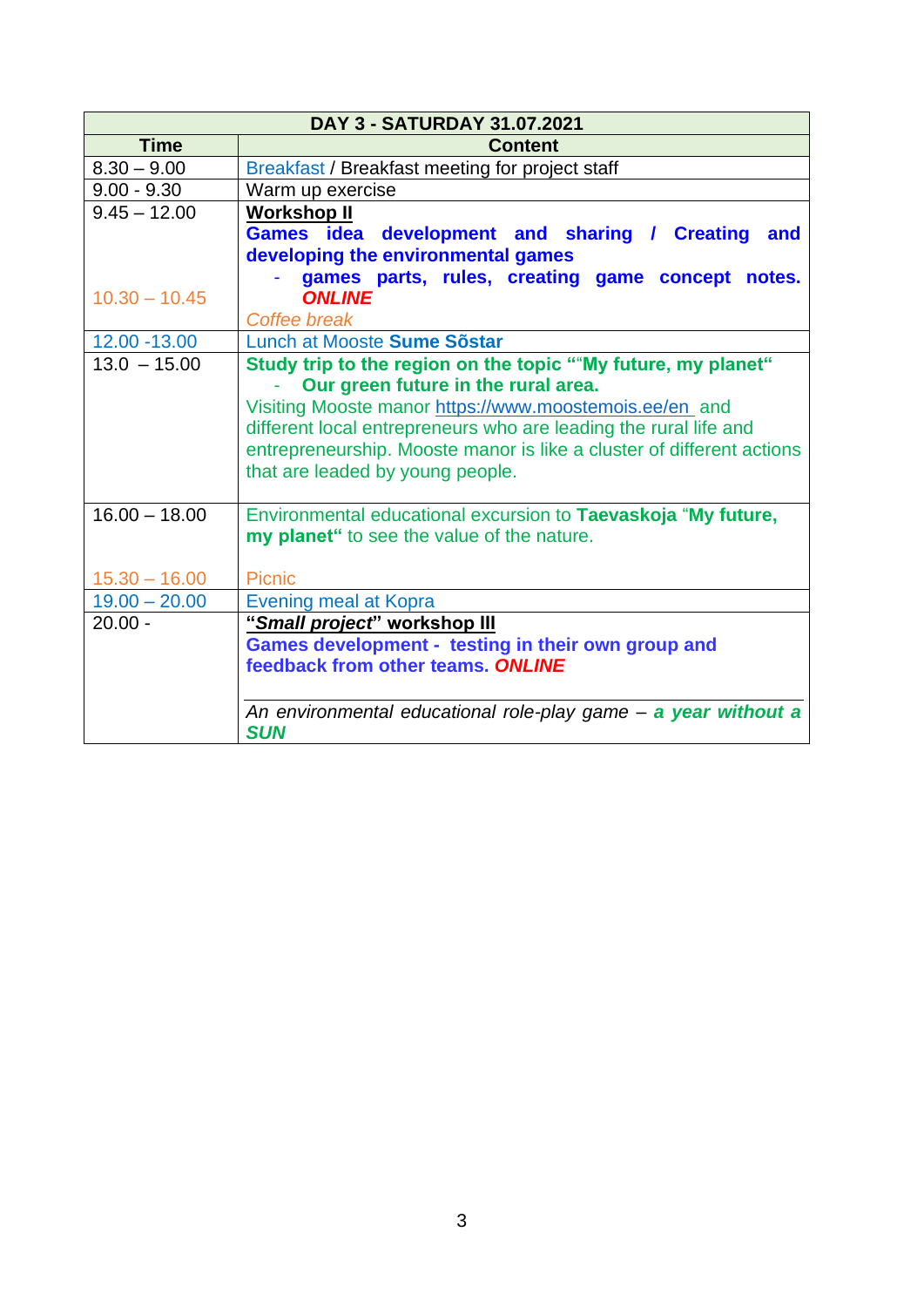| DAY 4 - Sunday 1.08.2021 |                                                                                                                                                                                                                                                |  |  |
|--------------------------|------------------------------------------------------------------------------------------------------------------------------------------------------------------------------------------------------------------------------------------------|--|--|
| <b>Time</b>              | <b>Content</b>                                                                                                                                                                                                                                 |  |  |
| $8.30 - 9.00$            | Breakfast / Breakfast meeting for project staff                                                                                                                                                                                                |  |  |
| $9.00 - 9.30$            | Morning warm up                                                                                                                                                                                                                                |  |  |
| $9.45 - 12.00$           | "Small project" workshop IV                                                                                                                                                                                                                    |  |  |
|                          | <b>Games development - Game testing and updating design and</b><br>final editing. ONLINE                                                                                                                                                       |  |  |
| $10.30 - 10.45$          | Coffee break                                                                                                                                                                                                                                   |  |  |
| 12.00 - 13.00            | <b>Lunch at Kopra</b>                                                                                                                                                                                                                          |  |  |
| $14.00 - 18.00$          | Workshop with local partners about ecological living. Workshop<br>on the topic "Our green future" - opportunities living in the<br>countryside in a sustainable way                                                                            |  |  |
|                          | <b>Visiting Vana-Hinniala farm</b><br>https://www.avatudtalud.ee/et/talud/vana-hinniala-talu                                                                                                                                                   |  |  |
| $19.00 - 20.00$          | Evening meal at Kopra                                                                                                                                                                                                                          |  |  |
| $20.00 - 21.00$          | <b>Actions "GREEN ART"</b><br>Creative art things (stone paintings etc)<br>Body and face painting nature art.<br>them who wants - visiting Võhandu<br>hiking<br>For<br>trail<br>https://www.digar.ee/viewer/et/nlib-digar:329402/289421/page/1 |  |  |
| $21.0 -$                 | Folk evening: Local folk traditions, games and folk songs by country<br>groups.                                                                                                                                                                |  |  |

| DAY 5 - MONDAY 02.08.2021 |                                                                                                                                   |  |  |
|---------------------------|-----------------------------------------------------------------------------------------------------------------------------------|--|--|
| <b>Time</b>               | <b>Content</b>                                                                                                                    |  |  |
| $8.30 - 9.00$             | Breakfast / Breakfast meeting for project staff                                                                                   |  |  |
| $9.00 - 9.30$             | Morning warm up preparations                                                                                                      |  |  |
| $10.30 - 10.45$           | Coffee break in Räpiva creative house                                                                                             |  |  |
| $11.00 - 13.00$           | <b>PUBLIC EVENT</b>                                                                                                               |  |  |
|                           | Environmental educational games presenting to the public at<br>Räpina nature house. ONLINE                                        |  |  |
| $13.00 - 14.00$           | Lunch at Provints in Räpina                                                                                                       |  |  |
| $14.00 - 15.00$           | Participating on the final seminar.                                                                                               |  |  |
| $15.10 - 15.30$           | Feedback and lessons learned – small group interviews – TAMK<br>Certificates & thanks,<br>Finishing, departures to home countries |  |  |